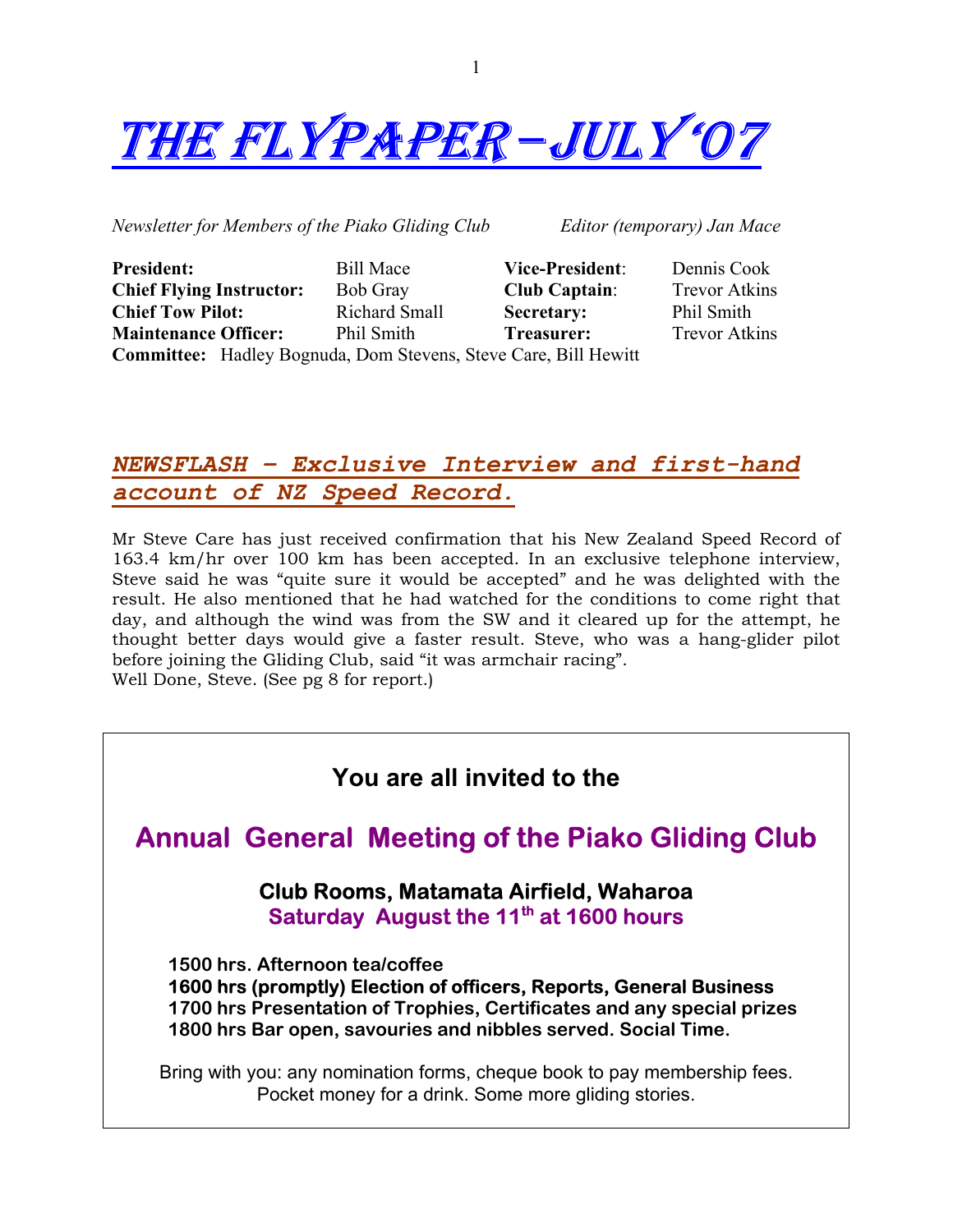# BLOWIN' In The WIND

Starting with the weather – the club's weather guru couldn't shed much light on the current, past, or imminent future weather pattern other than the general consensus has it that this year we'll have a 'normal' weather pattern. Therefore, expect the 'normal' winter gliding conditions. He did point out that the equinox is due in September and the change to predominantly westerly winds this should bring might get you excited about some ridge soaring or it might bring some light wave patterns to practice the art of wave flying. Something to look forward to there.

While on the subject of weather, the latest storms caused damage to at least one glider trailer up Thames way. It now sports a fancy pinched dip before the tail area. It was reported that the glider was well strapped in and had only minimum damage. Phew!

On a personal level; Julian Mason has reported in: he's home and doing well after his kidney op. Looking forward to seeing you at the airfield soon, Julian.

Several members from the club paid their respects at Frank Gatland's funeral a couple of weeks ago. Although Frank started flying in the 60's in Auckland, he was a long time active member of Piako along with his wife and daughter. He was a keen competition pilot and fostered crosscountry flying and the MSC competitions. Farewell, Frank.

Ralph Gore has stepped down as President of the Matamata Soaring Centre after 21 years. His long-term commitment and knowledge has been invaluable. In another exclusive interview, Ralph's only farewell comments are "I thought I was long overdue for retirement". Thanks for the effort you put in Ralph, and hope you enjoy some thrilling soaring this next season.

The Matamata Soaring Centre has elected Bill Mace as the new President.

I've heard one of the club's pilot's may be approached for an advisory position to the newer Dash 8 pilots on local runs??! B.B.Bill has been seen in the jump seat several times this last month on business trips round the country and had a big smile on his face.

Trevor might need some advice too – I understand he landed out in Switzerland earlier this month. He said he noticed there wasn't a lot of flat land around but they do have several airfields. There must be another gliding story here.

Other people with big smiles: Allan Millar gaining his QGP having gone through one of the new courses last year. Congratulations Allan. And Sefton Crandall also past his QGP last week after converting from microlights. Congratulations, Sefton, you'll be set in your new glider now, NT. Phil Smith was seen to try out his new glider VW in the wave last weekend and looked pleased with the result. Bill Mace came down with a smile from 4 hours flying in IW in the wave on Sunday attaining 11000 ft. Unfortunately not enough for his gold height gain – better luck another day, Bill. Then there's those who've gone solo recently: Bob Salsbury, Jamie Perrit, Keith Irvine, and Mathew Noonan. That's an exciting day – everyone sure remembers their first solo! Well done. It would be in order to mention here the new Speed Record Holder for NZ over 100 km's, Piako Club Member Steve Care, clocking 163.4 km/hr. The ex-CFI can still cut the mustard it seems! Way to go Steve.

Flying Challenges coming up.....................

Cross Country Course 19-23 Nov. Check out notice elsewhere.

Northern Regional Championships will be held, Matamata, 25 Nov – 1 Dec practise day on 24th Taupo (the friendly) Competition 28 October – 3 Nov These are great for a warm-up exercise Have you thought of flying in these? Mark your dairy now and get your holiday/crew/glider organised.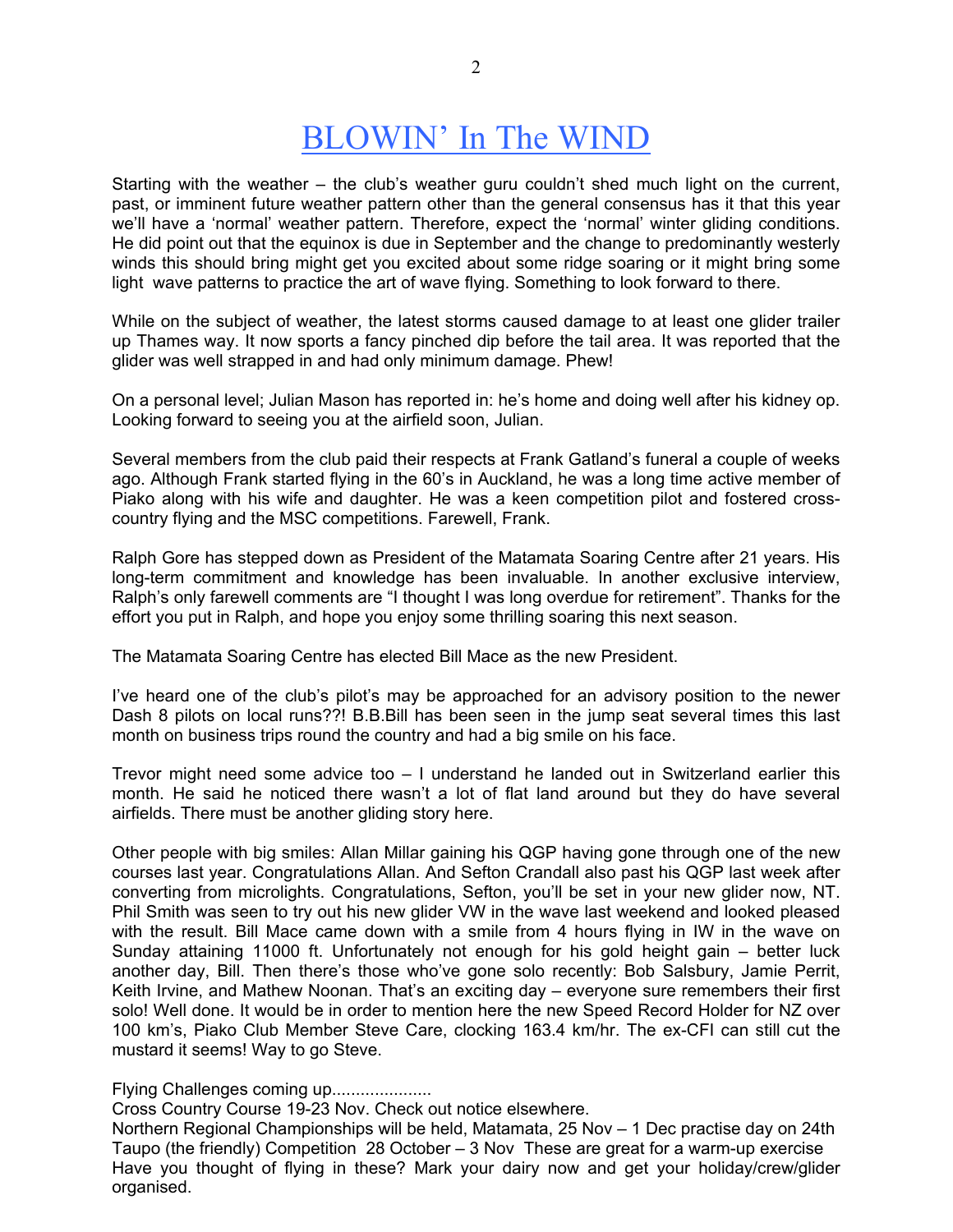Before all those – Labour Weekend 50 year get-together - check out details elsewhere.

That old nasty bug "work-load" has claimed 2 committee members this year. Treasurer Hadleigh called in an assistant, Trevor, who will finish the year on his behalf. Dennis, the editor, suffered the same bug (he also shifted residence twice) so Jan has offered to fill the role until a substitute is found.

Another sad tale....Glider JD sustained damage to the two canopies, well they were busted actually, by kids. The incident was reported to the police and it's understood that visiting children in the neighbourhood decided to visit the airfield and an open hanger door enticed them to do mischief. Lesson to be learned!

The club glider PC has had its annual done. The wheel brake position for the rear seat was changed to a squeeze brake on the control column and is providing better braking performance.

The ANNUAL DINNER took place last weekend and 50 members and partners enjoyed a scrumptious 4 course dinner, mulled wine, and friendly social atmosphere. Quite a few apologies were sent from members having winter holidays overseas (and other such excuses!). Thanks to those who helped make this a great occasion. The club house had had it's winter doover and sported new squabs and covers, a partition in front of the toilet doors with heaps of room for members notices to be pinned. The committee room had a notice board dado added to display pictures, posters, photos, and charts etc etc. Check it all out when you come to the AGM.

NB For Sale....a few gliders and shares in gliders, hanger space etcs. Check the notice board at Club Rooms (or for a small mention in the newsletter – email the editor...)

Science students (Dr Paul Lowe's advanced students) from around the Thames Valley did winch launches for their project. About 15 students, along with some parents and teachers, did 2 winch launches each, and some aerobatics, to study the physics involved and calculate wind loads, acceleration, rates of climb, forces etc involved in the process. Of course they had a fabulous day even if it did start with lectures. Bob, Les, Ian, Bill and Sefton were the team to instruct, winch, and tow when the rope broke. Thanks very much.

Please keep in mind, conditional on the weather and a suitable gang of workers, the club is happy to foster similar days for corporate or casual groups. Min 10, max 25 with lunch an optional extra. This promotes flying amongst different people and a good advertisement for the club.

To Finish. A Special Welcome to new members: There's Neil Stanford and glider IW joined our club from Auckland. Neil is a qualified instructor. Rhonda Hewitt, (Neil's partner) is also a glider pilot and joined our club for some country cooking and flying, they say. Nice to have you here. Now a question – Do you feel like you could help sometimes? Or would like to be involved occasionally or with a particular activity? Please feel free to talk to a committee member about your specific requirements.

And a Reminder: Nominations are called for Officers to run your club. Ring, email, or see the Secretary for forms. Trophies need to be polished, engraved (ie your name for last year!) and returned for re-assignment. Come to the AGM, show your support, congratulate the trophy winners or even meet and socialize with other members. 11 August 1600hrs See you there.

# **Jan**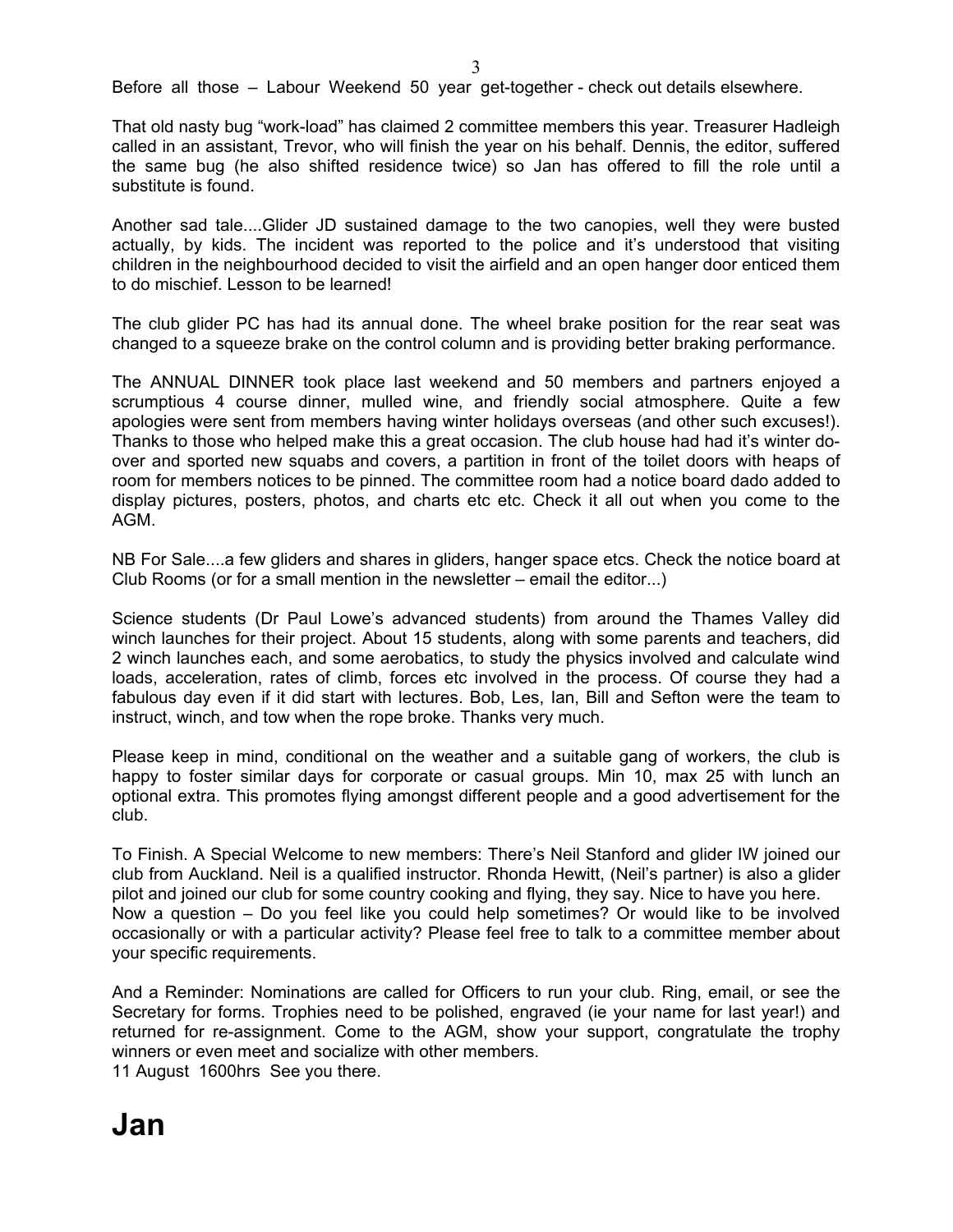## From The President's Cockpit.

 It seems a long time back to March when the last Flypaper was issued - communication has been kept up through the web site and emails. I wonder at the effectiveness of this and I would like some feedback please.

 Apparently I missed some good flying when I went to Australia in April. It was amazing to me how out of touch I felt when I returned after just 5 weeks away from the club. Consequently I was looking forward to seeing you all at the Annual Dinner last weekend. I also look forward to seeing many of you at the AGM in August. This is your chance to show support for the committee and to bring any matters forward for discussion. Then Labour weekend in October there will be the 50<sup>th</sup> Birthday Bash......

 A lot of things have been happening since March. "Learn to Fly" courses have been completed and we have a number of new faces on the field. It is good to see you taking opportunities to further your flying experience. For the second year we have had a group of advanced 14 year old science students study winch launching as a physics project. I wish I had been able to study physics like that when I was at school! They had a great time.

 The club had a chance to help our Council entertain some of the drought-affected farmers from Hepburn Shire in Victoria by taking them for a glider flight. They said it was the highlight of their trip. As a result of this there was an excellent article in The Matamata Chronicle promoting our sport and local tourist operators have approached me.

 Trevor Atkins had the opportunity to introduce our sport to others when he spoke to a computer group on gliding and our use of computers.

 Ralph and I have attended a couple of Waikato Air-space Users Committee meetings to protect our interests. There is a suggestion coming from Air NZ that air-space should be lowered to 4500' where it is presently 6500' in our area. We will be fighting this most strongly. To help us all, please be professional in you radio calls to Christchurch Control. Keep to what you say and if you are changing your intentions please seek clearance and keep them informed. One bad experience with a glider pilot and that controller won't give clearance to any of us. This is an important issue and was discussed at the AGM.

 Trevor, Ralph and I (as your delegate) attended the Gliding New Zealand AGM in Wellington last month. (Report later.) This was my third attendance. It is a good chance to network and promote Piako's interests. While Piako is not quite the biggest club, we had the highest number of glider movements of all clubs in 2006.

 It humbled me when I saw the amount of effort the unpaid volunteers put in to ensure the wellbeing of our sport, largely without the knowledge of us all at club level. Here at club level I would like to acknowledge the work put in by Trevor, Phil, Ralph, Robin, Dennis, Les, members of the committee, Bob and the instructors, Richard and the tow pilots, and those that just step in when required to do important jobs like transporting gliders to Drury and/or back. It all helps and I am sure we all appreciate it. Thank you.

 The new time sheets have been in operation for a while now and Phil has noticed a slight improvement in their accuracy. Good, keep it up because he has had a few headaches. I understand a number of Hangar Leases are being renewed. You may like to phone Anna regarding any changes to the wording.

 Keep current so when the westerlies blow you are ready to go. I look forward to seeing you out at the field. Bill Mace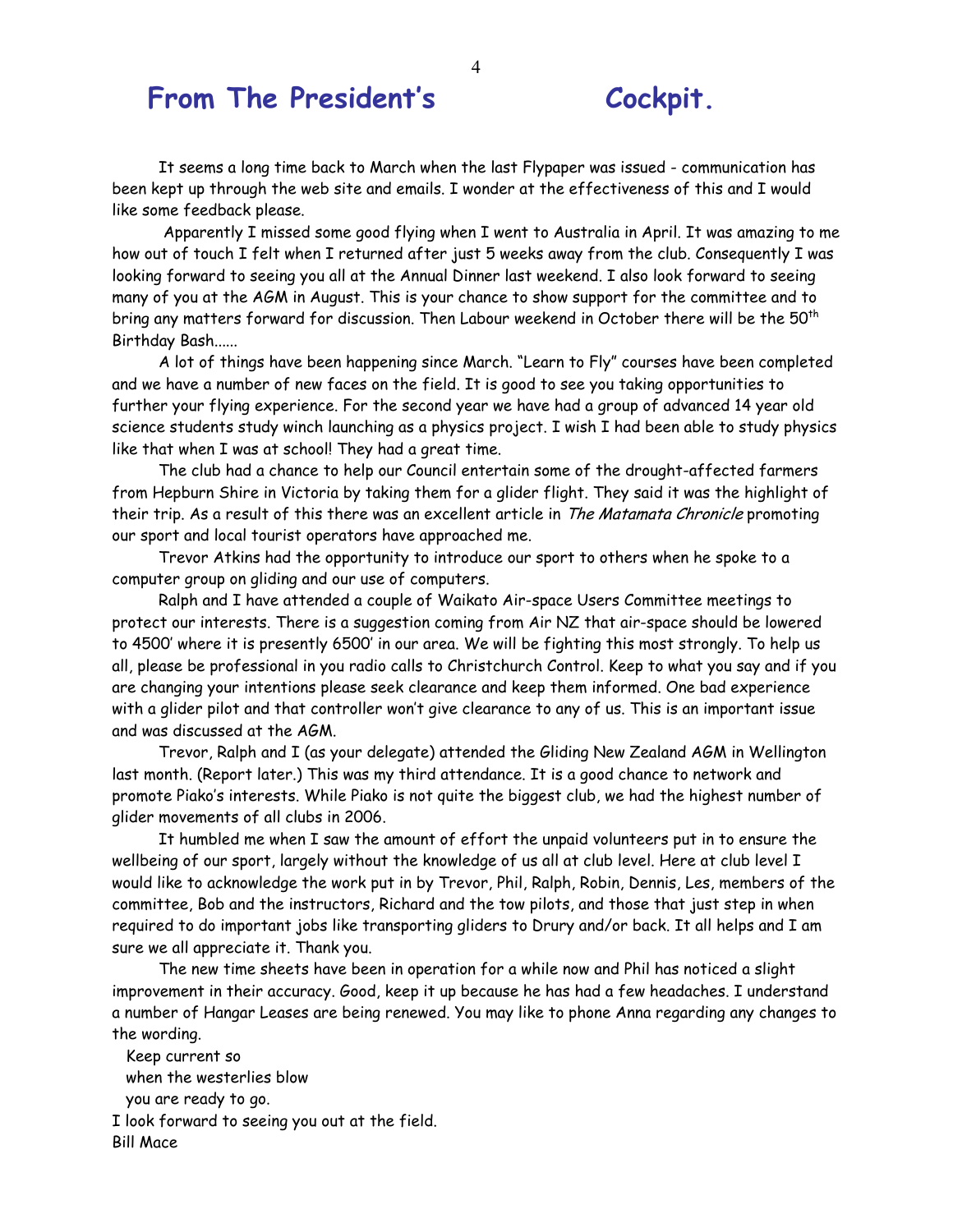## President's Diary

Presidents' Forum - last held prior to the GNZ AGM. Next one September, Stratford. Matamata Airfield Users Committee – every 3 months. MSC rep. Robin is club rep. Next one,6 August. Users include the 2 parachute clubs, Walsh Flying School, Aero Club, Model Club, Top Dressers, Microlights, Councillor (Gary Stanley), Council Manager (Bruce Langlands), Camping Ground Caretaker. Management Plan for the Aerodrome Reserve has been commissioned. (Yet to be advertised for public submissions.) Other general airfield activities.

Waikato Airspace Users Committee – every month. Next one end of August. MSC rep. Robin is club rep. Ralph GNZ rep. Considering proposal by Airways to lower mandatory radio down to 4000 ft. (check details in Cockpit views)

Matamata Soaring Centre –AGM held 7 July, next meeting Sept. Newly-elected President. Dennis is Vice President, Reps: Nelson, Maurice, Ralph. Projects currently underway: lights for bunkrooms, cross-country course, championship competition, pricing simulator components.

Committee Meetings – 3rd Wednesday of the month, next one 11 August. Then 15th ?

Sub-committee Meetings – when necessary and as suits. Currently being held to prepare an update of the clubs 5 yr Strategic Plan. Misc. committee members etc.

Guest Speaker – Hamilton Branch Aero Nautical Soc. 26 August showing SeeYou programme and glider technical details

Annual General Meeting – 1600 hrs 11 August Club Rooms. Nominations needed.

## **Report on the Presidents' Forum held in Wellington in June**

The forum is an opportunity for club leaders to focus on club matters and discuss areas of concern in a casual format. Discussion this time focused on retention of members.

- It was recognised that it is essential to show potential members the challenge and exhilaration of cross country flying. To fly solo was only the beginning. It was also recognised that a lot of instructors nationally do not get involved in cross country flying and that they could be encouraged to up-skill.
- It is apparent that the course approach to training is now more widely used, with all the benefits we have experienced, and there is a need for these to be extended for advanced cross country training.
- There was comment that all clubs need to be vigilant in defending their air space and to ensure airfield protection within their council's district schemes. Fortunately this was done on a local level here years ago.

### **Gliding New Zealand Annual General Meeting Report**.

You all will have a copy of the Notice to the GNZ AGM which included all the reports. In general there was little discussion on any reports; the only issue was in Airways lowering airspace from 6500' to 5500' in the lower north island and the lessons to be learned. Officers were re-elected and fees remain at the same level as last year.

The South Canterbury Gliding Clubs remit to stop funding of attendance at FAI gliding meetings lapsed for want of a seconder (similar to last year). Piako's remit regarding training aids was passed. Executive's remit for compulsory subscription to the magazine to stand for 5 years was also passed.

A special presentation was made to John Roake in recognition of his work. Then the Angus Rose Bowl was awarded to Tom Anderson of Taupo, and the Friendship Cup awarded to Trevor Terry of Taupo. Murray Wardell, of Auckland, collected 5 trophies based around his record flight.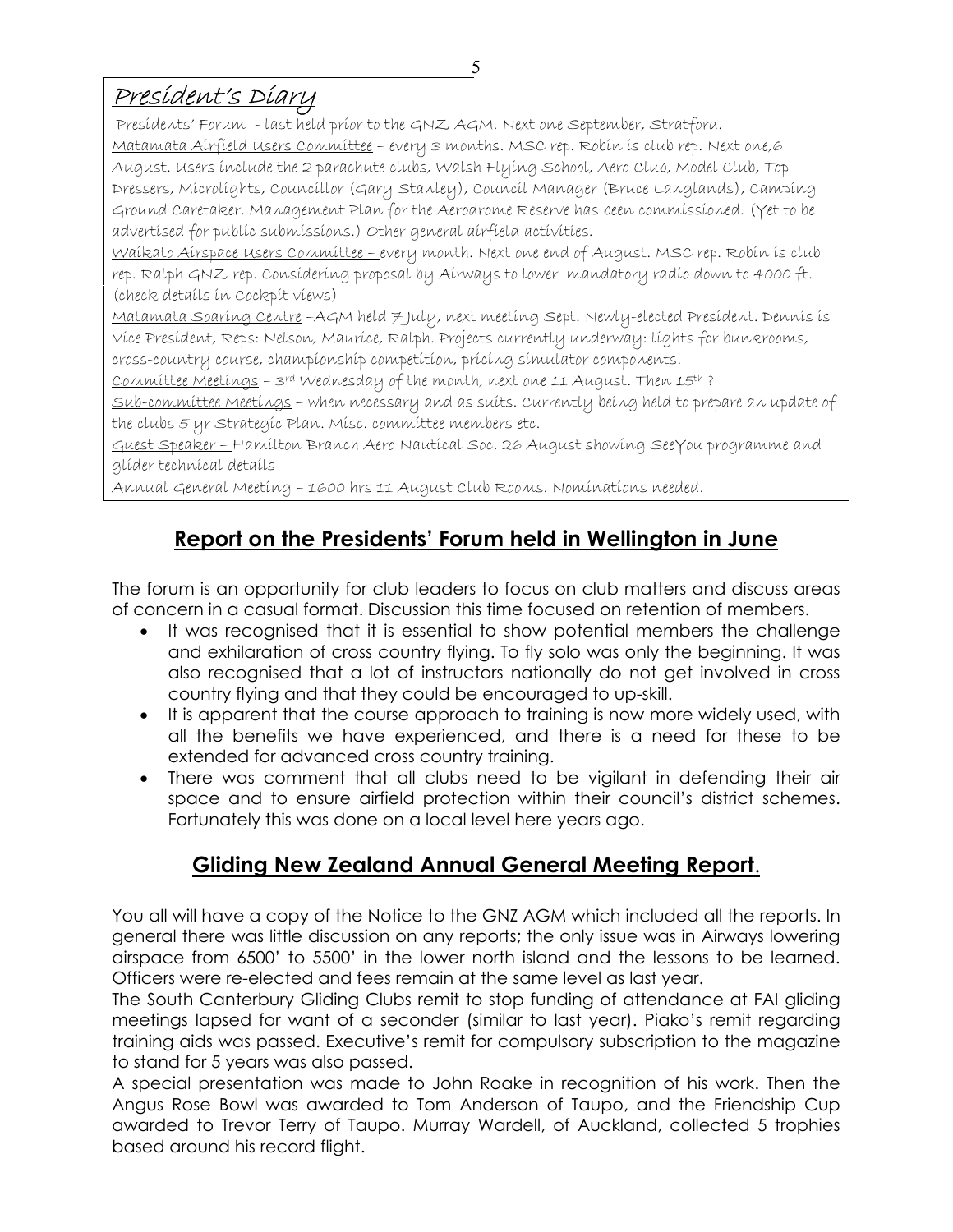#### Piako 50th Birthday Labour Weekend 20 ,21, 22. October 2007 – Rain or Shine

The club house will be set up as a complete hall of memories with lots of Piako memorabilia displays. Well worth viewing .A number of past members will be attending including several coming in from Australia . There will be light refreshments available in the club house plus an early morning breakfast.

The ' Vintage and Classic Gliding Club of New Zealand' [ Vintage Kiwi] will also be attending with a number of their beautifully restored gliders on display as well as flying . This will also include NZ's oldest flying Vintage glider. 'ZKGBO' Piako's very first glider [ two seater Rhon Lerche ] will be in residence and available for anyone who wishes to have a fly and relive the past. There will be several Tiger Moth tow planes coming, including one of Piako's original aircraft, and hopefully doing aero towing as well. In fact, there will be plenty of flying available over the three days

The main event will be the Dinner, held at the 'Matamata Club ' Waharoa East Rd Matamata [ not the airfield] on the Sunday night .Tickets available shortly . [limited numbers ] Aviation News and the local + general press will be there to report on the weekend

Honorary Guest will be Lew Hale ( the founder of the club ) The weather has been ordered. It really is going to be a great *great* weekend. Invites to club members to be sent out very shortly. Roger Brown: Organiser

## **From the CFI's Office**

#### *CLUB TROPHY SHORT COURSE TASKS*

A reminder that there are annual Club Trophies up for grabs each year, awarded at the AGM, which will be on the 11th of August. This year the claims made on these tasks have been very few and limited to some old timers.

What about making use of the ridge weather and logging a time for both the Care 200 and the Catlin? The tasks are not difficult and easily achievable for our newer cross country rated pilots. The Riesterer Short Course is particularly suited to new pilots who are not ready to leave the "local" airspace and any claim on this course between now and August would be in serious contention for the trophy.

All you need to do is send the CFI a copy of your .igc trace to be in to win. If you're not sure how to plan the flight, give me a ring or speak to me on the field some time. Give it a go, you don't want to let the well known names get the trophies again this year, do you?

*Bob Gray. ph 8243088* 

#### *REPORTING INCIDENTS*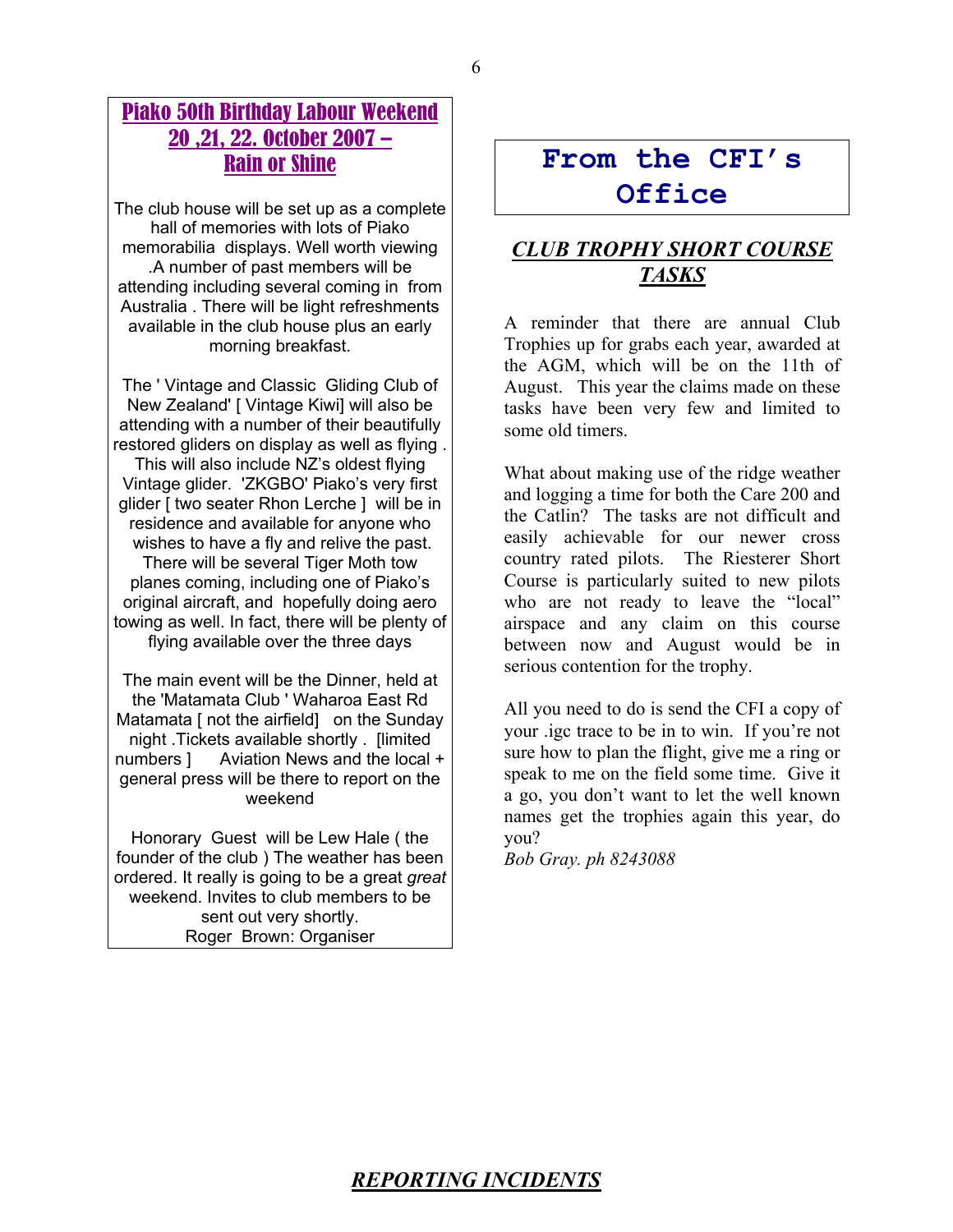There have been a number of minor problems with our gliders lately *(as well as one major problem covered elsewhere)* and it is timely to remind all pilots that all incidents involving things on the gliders that break, get damaged or need fixing must be reported, as an incident, to the CFI. The rules on reporting incidents and accidents are well explained on the CAA website www.caa.govt.nz and it would be good for everyone to update themselves as such reporting is the responsibility of every pilot.

What I'm saying is that you may not think to report what appears to be a very minor problem which was easily fixed or dealt with, but these things are important for us to know about. Minor problems may be a symptom of some much larger issue and a number of small problems can add up to a big one in the air someday. So please let the CFI know if you see an incident or cause some damage, no matter how small it was.

#### **PUCHAZC RUDDER FAILURE**

#### An account of the incident and lessons learned **By Bob Gray**

The thought of having a main control failure while flying is one of the major worries to all pilots and having now experienced one, it is something which I hope not to repeat and I would not wish on any other pilot. Needless to say, the incident ended without injury or damage, and I am able to pass my observation of the event and my thoughts of how to be prepared and to best deal with such emergencies.

**The Incident.** It was during a specially organised mid-week flying event in May this year, by Piako Gliding Club. We were carrying out winch launch air experience flights, at Matamata airfield, with a group of secondary school physics students. I was piloting our Puchazc GPC from the rear seat with a teenage girl school student in the front seat. My student had no previous gliding experience and was a bit nervous about flying. To make matters worse, we had just had a weak link break on the previous launch with her on board and she was getting some verbal stick from her friends about being a jinx. Nevertheless we talked through what had happened on the previous flight and she had now at least experienced the ground roll and initial climb, which is the scary bit for those new to winching, and she was happy to have another go.

So off we went. The ground roll, lift off, rotation into climb and the full climb all went normally – good speed, good attitude. As we reached the upper section of the full climb airspeed began to increase, not too seriously, but kept creeping up. So I started the "too fast" signal of waggling the rudder side to side. At that time a sudden loss of rudder control occurred. Both pedals fell fully forward and it was obvious that I no longer had use of the rudder.

Immediate reaction was to lower the nose and release the wire, make sure the nose attitude is right, check airspeed OK. Altitude at this point was around 1,200ft (1,000ft AGL). The glider adopted a pronounced yaw to the left and was constantly trying to turn left. With the wings level we were in a constant yaw/sideslip. Without rudder control to correct this yaw, I started trying out the effect of gently rolling one way and then the other. Left turns could be achieved in a reasonable fashion but turning right was not an option. Right bank just resulted in a major sideslip.

I got on the radio and blurted out something along the lines of "I have a problem" and then got down to planning a circuit towards a suitable landing site. My student became distressed when I informed her that we may have to make an emergency landing away from the airfield and she took a bit of calming down with some quiet reassurance. After a little practice the left turns were not looking too bad and with the height available I turned downwind and positioned far enough out from Matamata main vector 10 to set up a gentle left base and final turn. The landing was a little untidy but accomplished without damage to the aircraft.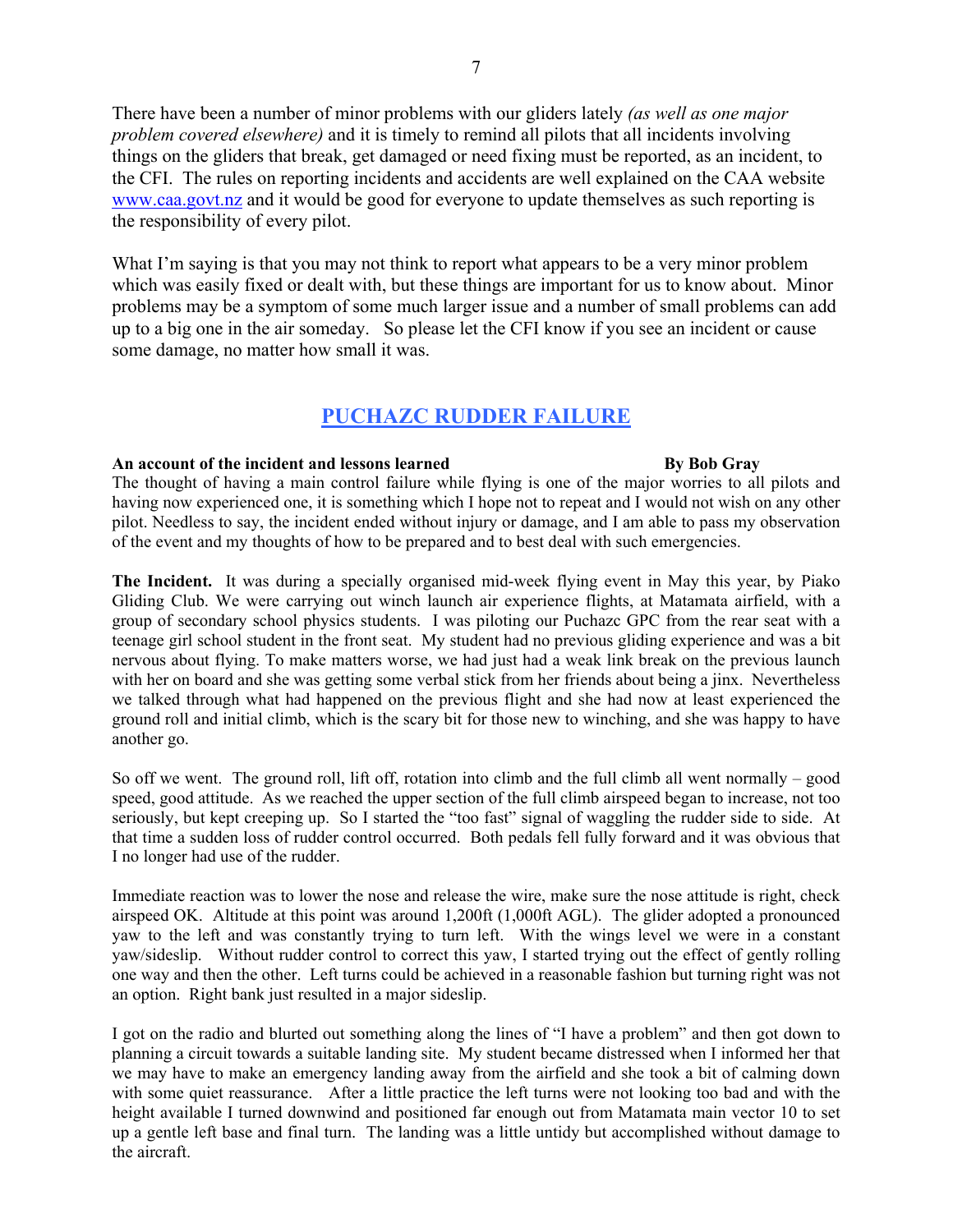After we stopped, I just sat for moment gathering my thoughts and unwinding when the student asked if it would be alright if she got out? She didn't need to be told twice!

What Went Wrong. The rudder cables inside the rear cockpit were inspected after landing and found that the right side crimped eye, which connects the end of the rudder cable onto a turnbuckle, had pulled out. There is some spring tension on the pedals which was sufficient to hold the rudder towards the left although a ground observer saw the rudder flapping as we touched down. Thinking back, as the speed increased the yaw was less of a problem, so higher airflow may have had a centring effect.

Our Aircraft Engineers were called to investigate what is a most unusual and serious failure and have found that the crimp failed due to a combination of incorrect cable and incorrect crimping on that side of the control loop. These faults were not apparent even though the crimp joint was visible and is checked as part of a normal DI. All the cables should have been replaced some years ago by a directive and during recent work on the rudder cables the engineers had not picked up that this particular cable was incorrect.

**What I Learnt** The most important lesson that I gained was that there was no need to panic when the problem first occurred, there was plenty of time. I tried to keep calm and applied basic glider piloting – get the attitude right, check airspeed, sort out what does work and what doesn't, make sure that the glider is flying OK before trying any manoeuvres and then plan where and how to land.

Any problem on a winch launch must be dealt with by getting the glider into proper flying attitude without delay. A bad situation would have quickly become a disaster if I hadn't taken that immediate action.

I experienced what others in dire circumstances have reported – that time seemed to run slowly. I was able to sort myself out without rushing anything and I could try out things in methodical order. Once I knew what was possible with the glider, then the circuit and landing was not that abnormal.

I was lucky in a number of ways, firstly that the glider was in an ideal position to plan an emergency landing – overhead the main runway at 1,000 ft AGL – which gave me options and time to sort things out and the weather conditions were perfect, clear with minimal wind.

I had a distressed passenger which required me to stay cool in order to reassure her that things would turn out fine, and finally I had been teaching side-slipping exercises with an advanced student about a week earlier in the same glider and I was very current and comfortable flying it in a continuous sideslip.

Experience of unusual flight conditions certainly helped me stay in control when it happened for real. I'm not suggesting that students should try a "loss of rudder" exercise (there should never be another such incident) but it is a good idea for all pilots to practice side-slipping and other manoeuvres and be confident that they can use them when needed.

My advice for anyone caught with a major problem is: *Don't panic* - You will have time to sort things out provided you apply the correct immediate actions needed to stabilise the glider. *Evaluate the situation* – explore the problem, what works, what doesn't and go through your options for the best safe landing.

# **NZ National Record Times 2**

While browsing through the GNZ web site, I noticed that the NZ Record Register had changed. Twin and single seat records were joined as one and some extra record categories had been added.

Two that seemed to stick out were the 100km speed record for Open and 15 meter. It seemed an easy task for our ridge, considering quite a few of us have been tearing up and down it for our club trophies.

I was very aware that the key to any task is planning, so it was a matter of re-reading the sporting code, to try and understand all the rules and requirements for a speed task. I then set a task using remote turn-points to take advantage of the best ridge lift possible. The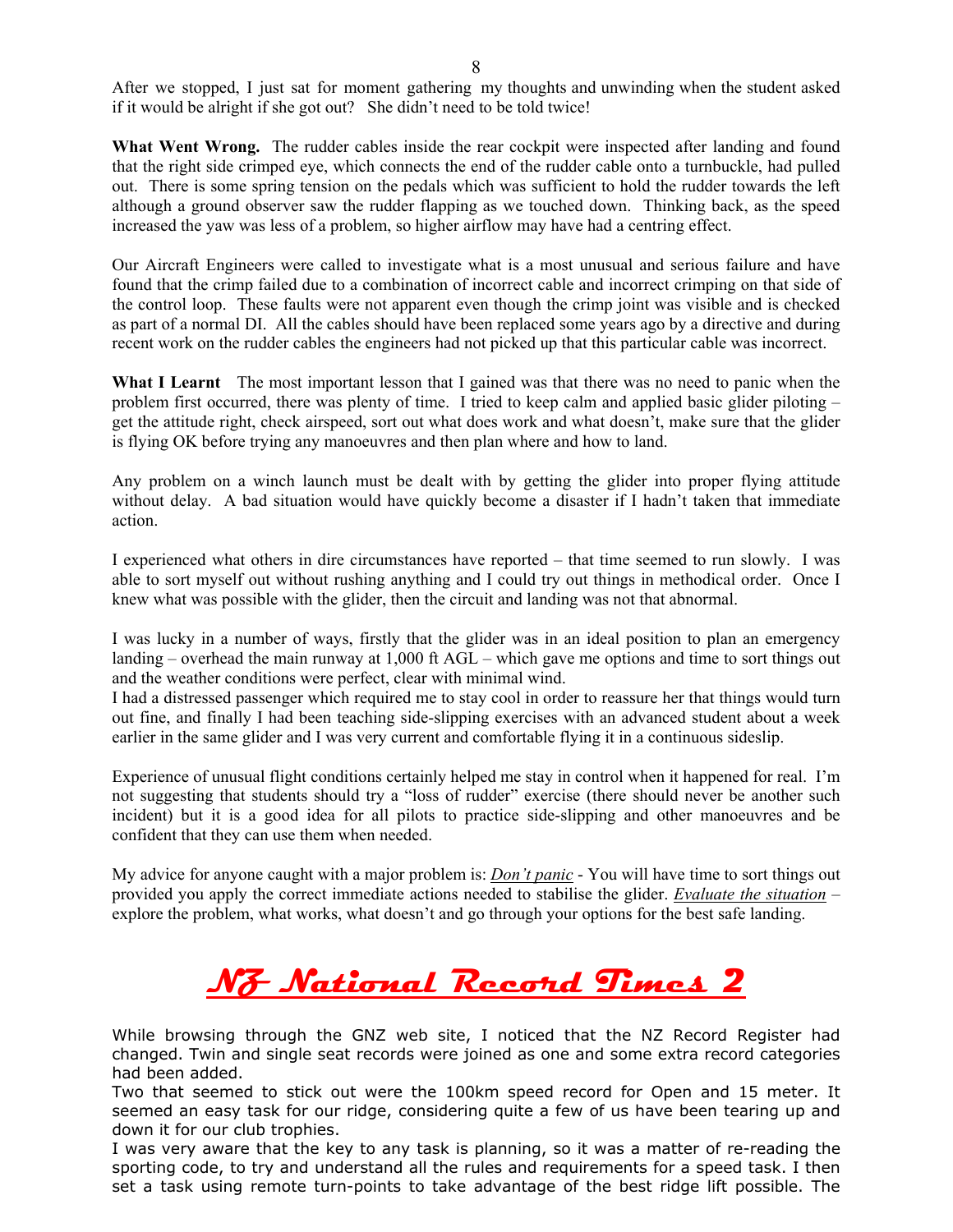On the 27<sup>th</sup> May, I was instructing and it was a murky ridge day with light winds, but by mid afternoon the cloud lifted and the wind strengthened. I had been thinking about the possibility of a ridge day the day before and had everything ready, except that I was on duty. There were quite a number of instructors around the caravan and I very fortunate that Bill agreed to take over for me and Trevor agreed to be my OO. The next step was to get the glider prepared, electronic declarations and forms given to the tow pilot to sign for the tow. I got Trevor to inspect the GPS's and declaration and off I went.

The ridge lift was OK but it would have helped if it was a little stronger and a little more straight-on. It was slightly off to the south.

I didn't know how to make a speedy turn at the Northern turn-point and suspect that I wasted a bit of time trying to make sure I was within the quadrant. The return trip was slower and the wind was very definitely dying away in the last 5 km.

I flew the 101 km in 37 mins exactly, giving an average speed of 163.4 kph. Not too bad, but I am sure that on a better day could be improved on. I always keep below VNE and I feel it is very important that anyone doing these tasks needs to respect the structural integrity of their equipment. The trick to getting a high average speed is more about not having to slow down.

On returning home that evening I phoned Nick Wisnewski (awards officer) and found that I had to fill in the same forms as if it was a world record. This has a lot more detail, including having to measure the wingspan of the glider for the 15 meter class.

The records were ratified very recently.

All in all a very rewarding exercise and even though these records are likely to be broken, I can say that in 2007 I held 2 NZ National records.

Some National Records are World Records and would be very difficult to break, but there are quite a few that are still very achievable at Matamata. Steve Care.

### **Cross- Country Course 19 – 23 November 2007 Applications invited**

Preference will be given to Silver C holders that have not yet entered a competition but desire to progress to gold badge, 500k diploma, or competition flying. Participants will be able to fly efficiently and centre in thermals quickly. QGP's interested in furthering their gliding skills could also apply.

Briefings on the following subjects: weather plotting, thermal soaring, ridge soaring, navigation and instruments and out-landing.

Evening briefing on: controlled air space, radio work and cloud flying.

Cross-country flying is planned for every day as weather dictates. Tasks will be set within your capabilities and instructors will lend support and give you the skills necessary for you to attain your goals. The 2-seater gliders will provide one-to-one training. In your own glider you will be in direct radio contact with your instructor and some 'leadand-follow' type training will be provided depending on experience, numbers etc.

> *Held at: Matamata Aerodrome. Monday to Friday 19-23 Nov* (prior to competitions). *You will need:* Your glider, GPS, and a car capable of towing. (Retrieves are by mutual arrangement between course members.) *Accommodation* available in the Bunk House. *Costs:* Aero tows + glider hire + \$100 course fee. *Closing Date for applications*: 31 August. *Run by*: Matamata Soaring Centre *For more info* email the Co-ordinator : Bill Mace (wajvmace@ihug.co.nz)